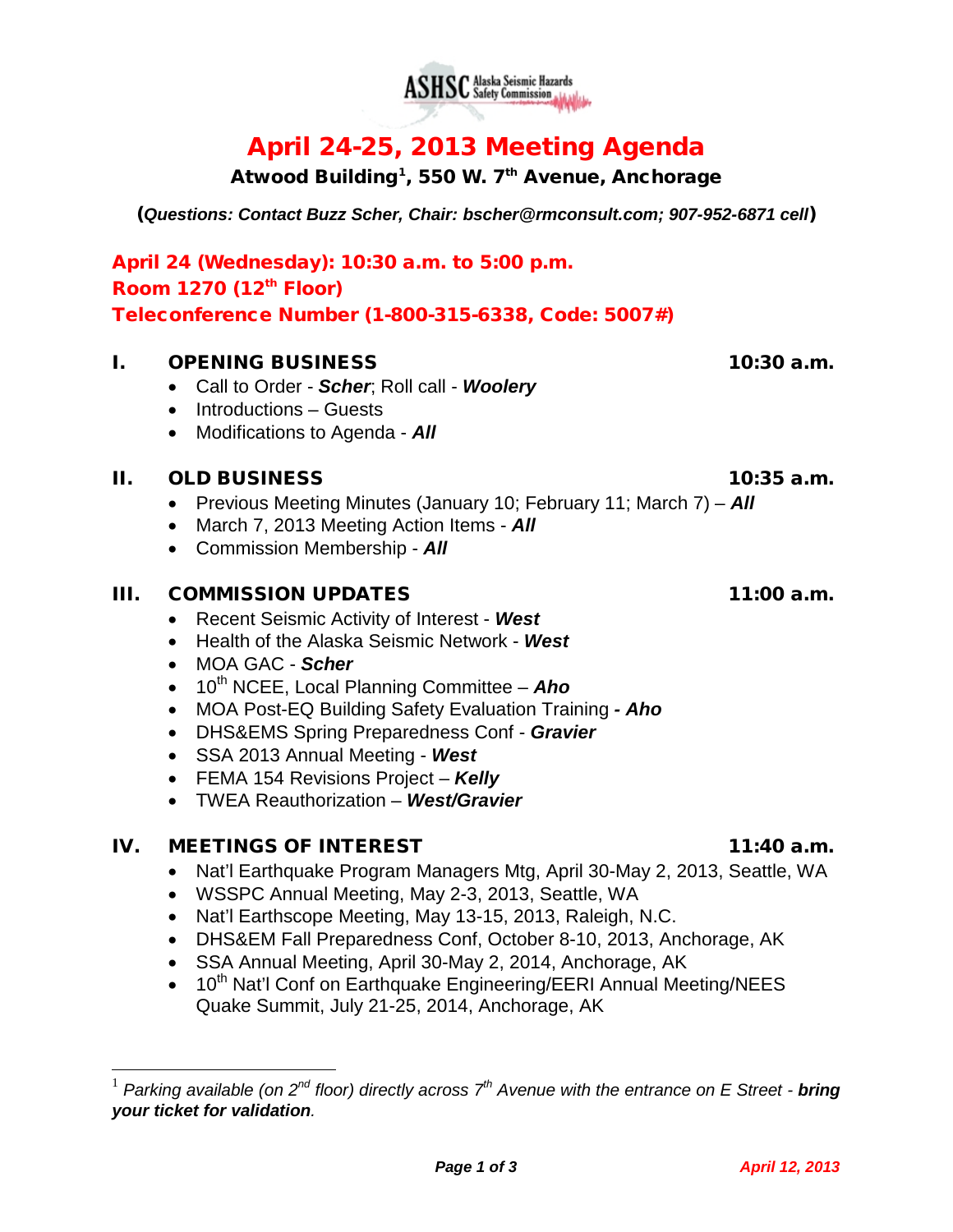

|                       | <b>RECESS FOR LUNCH</b>                                                                                                                                                                                | $11:45$ a.m.                 |
|-----------------------|--------------------------------------------------------------------------------------------------------------------------------------------------------------------------------------------------------|------------------------------|
|                       |                                                                                                                                                                                                        |                              |
| V.                    | <b>PROJECT WORK SESSIONS</b><br><b>KODIAK EARTHQUAKE PLANNING SCENARIO</b><br>FEMA Draft Earthquake Risk Assessment Report - Tamra Biasco<br>(FEMA)<br>o ASHSC Project Report - Carver                 | $1:00$ p.m.                  |
|                       | • ASHSC POST EARTHQUAKE RESPONSE PLAN - Gravier                                                                                                                                                        | 3:00 p.m.                    |
| VI.                   | <b>OLD BUSINESS CONTINUED</b><br>State Sponsorship of the $10^{th}$ NCEE - Aho/Scher<br>$\bullet$<br>• Review Commission's Charter - All<br>Review Commission's Rules of Procedures - All<br>$\bullet$ | 4:00 p.m.                    |
| <b>RECESS MEETING</b> |                                                                                                                                                                                                        | 5:00 p.m.                    |
|                       | April 25 (Thursday), 8:30 a.m. to 4:00 p.m.<br><b>Kuparuk Room (11th Floor)</b><br>Teleconference Number (1-800-315-6338, Code: 5007#)                                                                 |                              |
| I.                    | <b>RECONVENE MEETING</b><br>Call to Order - Scher, Roll call - Woolery<br>• Approval of the Agenda - $\mathbf{A}\mathbf{II}$<br>• Introductions - Guests                                               | 8:30a.m.                     |
| Н.                    | <b>COMMITTEE MEETINGS</b><br>• Schools – Kelly<br>Insurance - McSharry<br>Earthquake Scenario - Carver<br>Hazards Identification - Koehler                                                             | 8:35a.m.                     |
| Ш.                    | <b>BRIEFINGS</b><br>Alaska Earthquake Alliance – Peter Haeussler (USGS)<br>Earthquake Early Warning - Gravier                                                                                          | $10:00$ a.m.<br>$10:30$ a.m. |
| IV.                   | <b>NEW BUSINESS</b><br>Anchorage Strong Motion Network Work Group - Aho<br>Seward/Bear Ck FSA Hazard Mitigation Plan - All                                                                             | 11:00 a.m.                   |